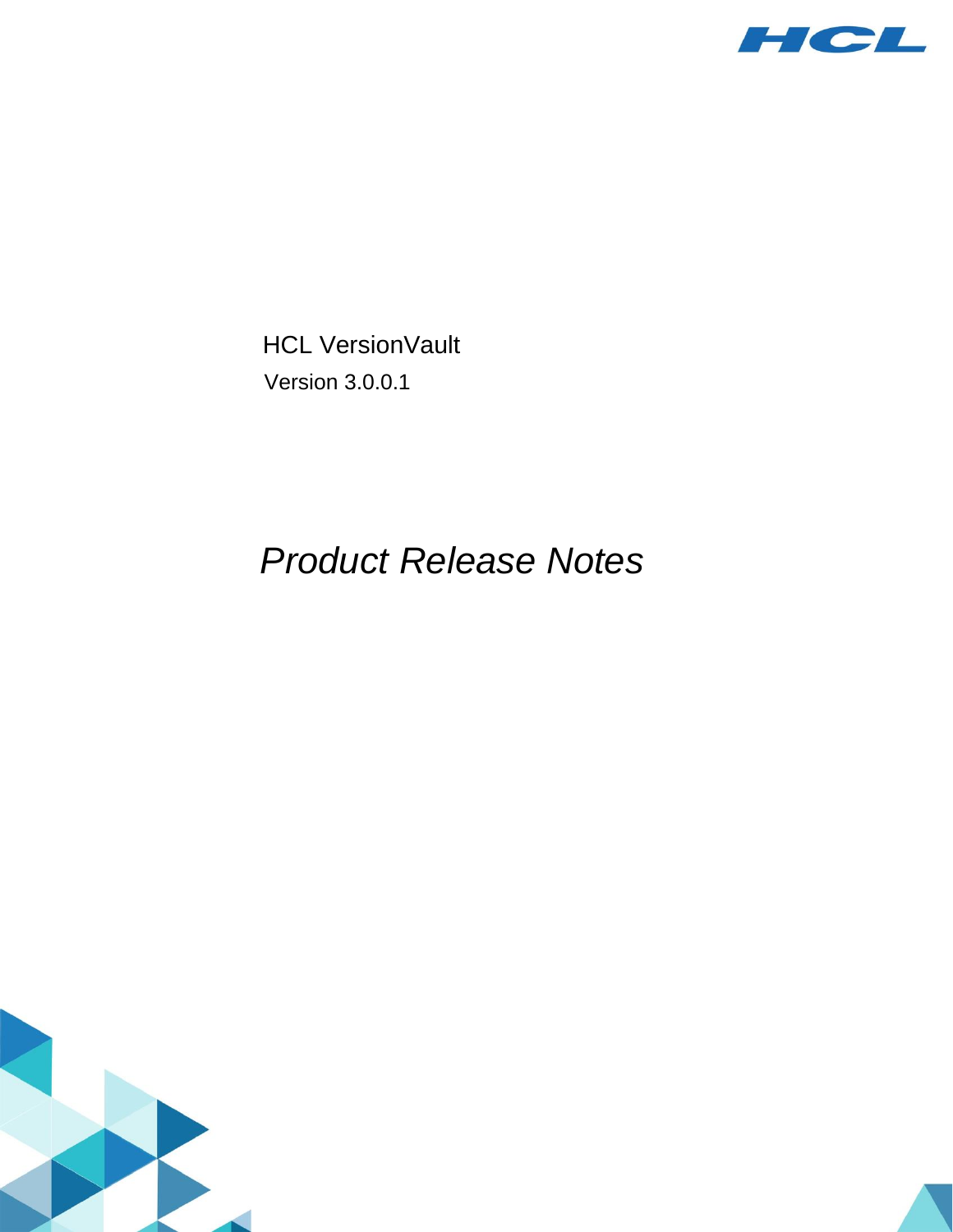HCL VersionVault Product Release Notes

© Copyright HCL Technologies Ltd. 2020, 2022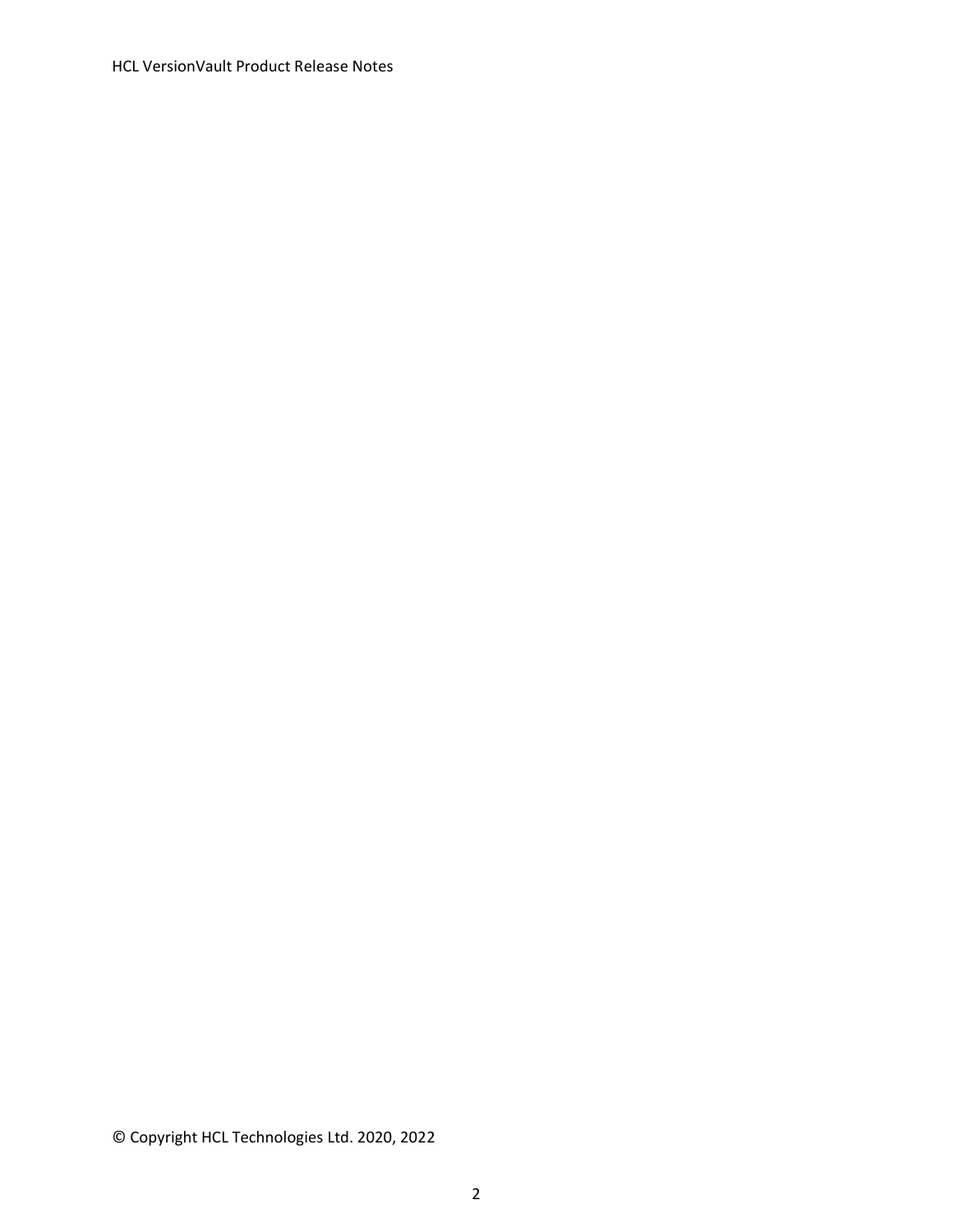# Contents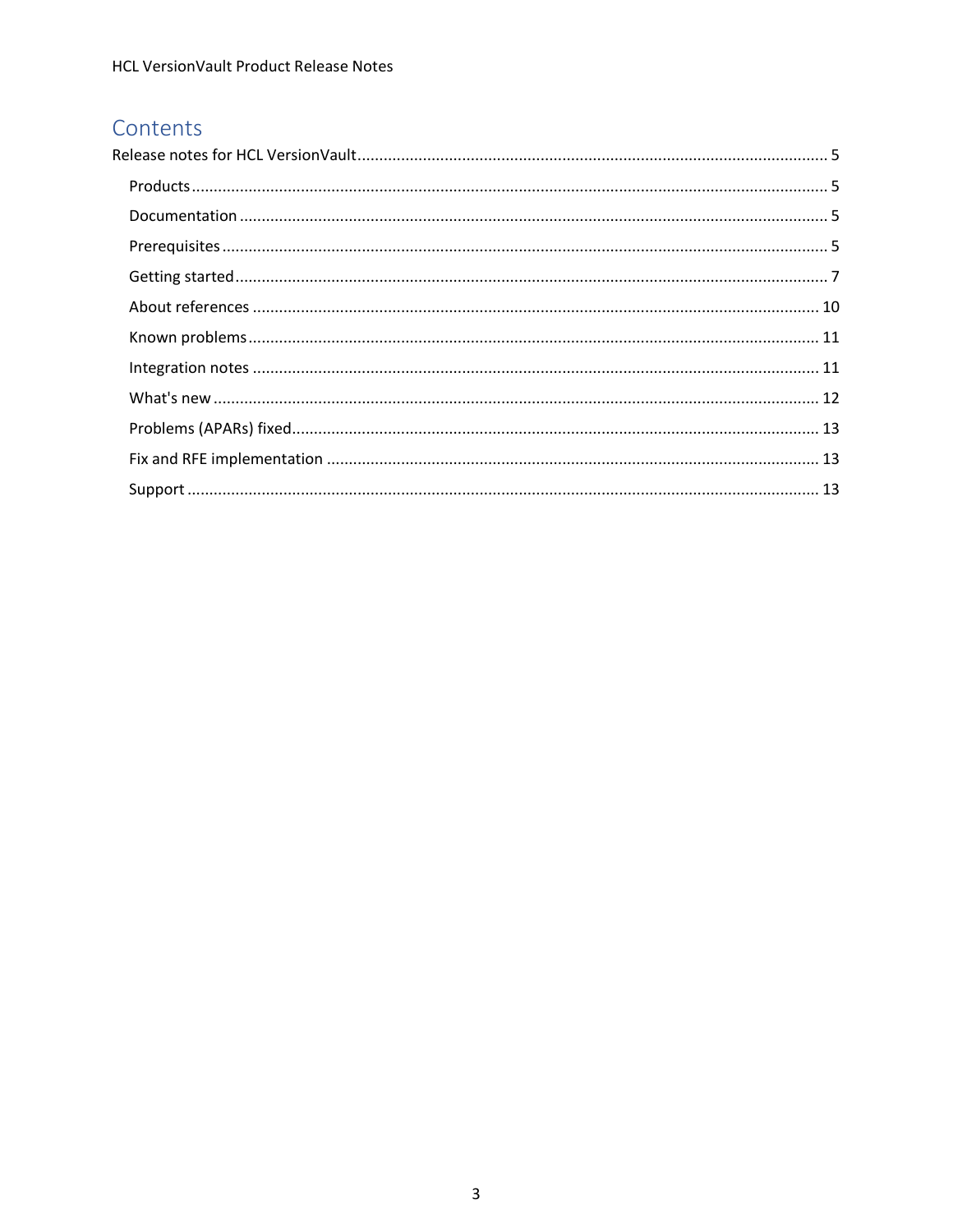HCL VersionVault Product Release Notes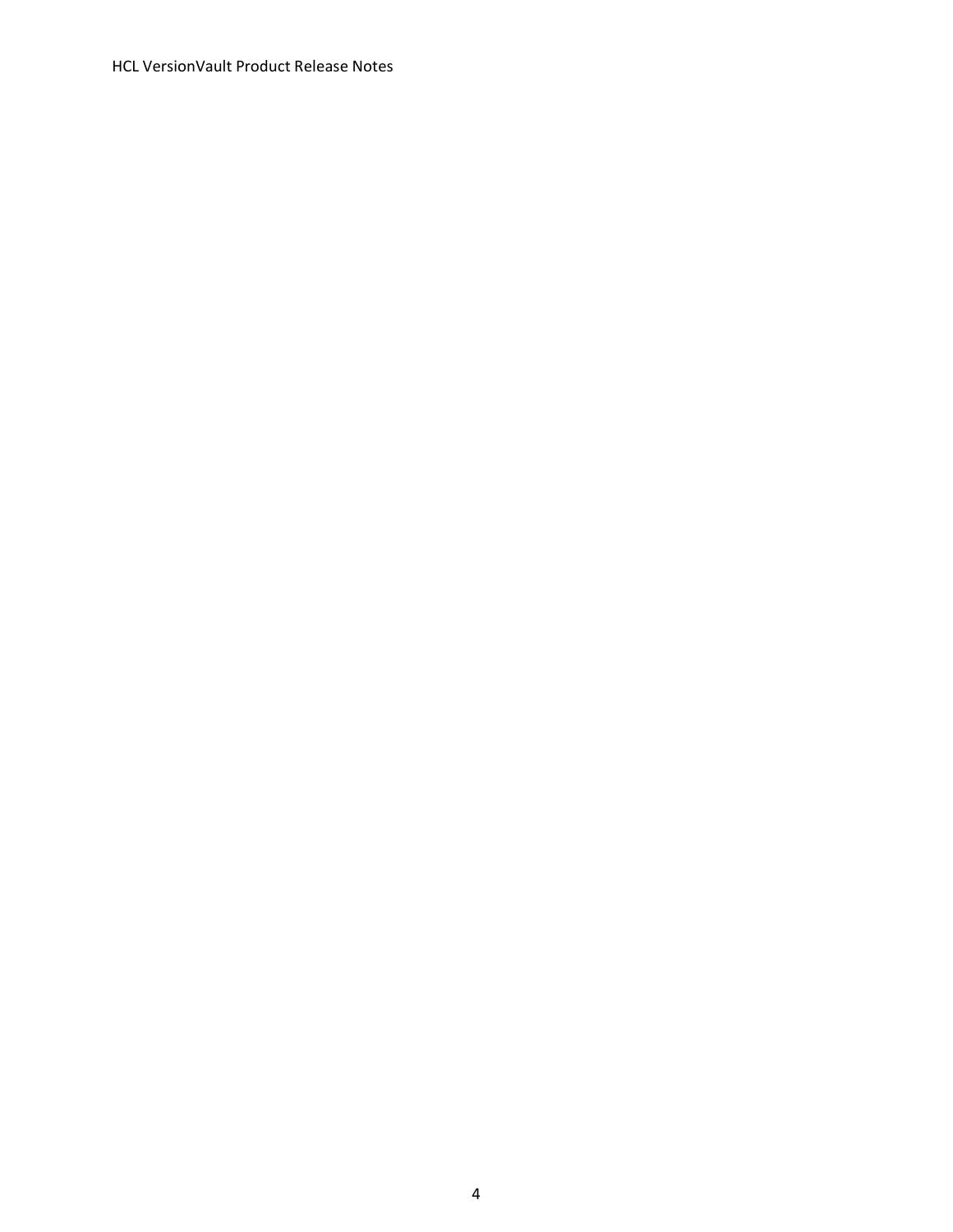# <span id="page-4-0"></span>Release notes for HCL VersionVault

These release notes contain the information that you need to get started with HCL VersionVault.

#### <span id="page-4-1"></span>**Products**

• HCL VersionVault

## <span id="page-4-2"></span>Documentation

The online help for HCL VersionVault 3.0.0.1 is published on [https://help.hcltechsw.com/versionvault/3.0.0/index.html.](https://help.hcltechsw.com/versionvault/3.0.0/index.html)

The help is also available from within the installed product.

**Note:** As of 2.0.1, HCL VersionVault supports Microsoft Visual Studio 2017 and Microsoft Visual Studio 2019; and as of 3.0.0.1, it also supports Microsoft Visual Studio 2022.

- Visual Studio 2017 and Visual Studio 2019 always use the HCL VersionVault Explorer based user interface. Any references in the help to the integration of HCL VersionVault Explorer and VS NET through any other HCL VersionVault clients or GUIs are not supported.
- Visual Studio 2022 uses both HCL VersionVault Explorer based user interface and VersionVault client GUIs. It supports both WAN and LAN services.

## <span id="page-4-3"></span>Prerequisites

See the System Requirements document for a list of what is supported by HCL VersionVault.

- For Atria Licensing, you should have received Atria license strings from the HCL License Fulfillment team.
- For HCL Licensing, you should have received a software order acknowledgment letter along with the product software. This letter contains instructions on how to access the HCL Software License & Download Portal and to activate your entitlements. Additionally, the letter describes how to create a license server and to add entitlements to it when you use HCL Licensing.
- IBM Installation Manager, version 1.8.6 through 1.8.9.6, or version 1.9.1 or later fix pack.
- For a local HCL License Server on Linux, RHEL version 7.3 or later is required.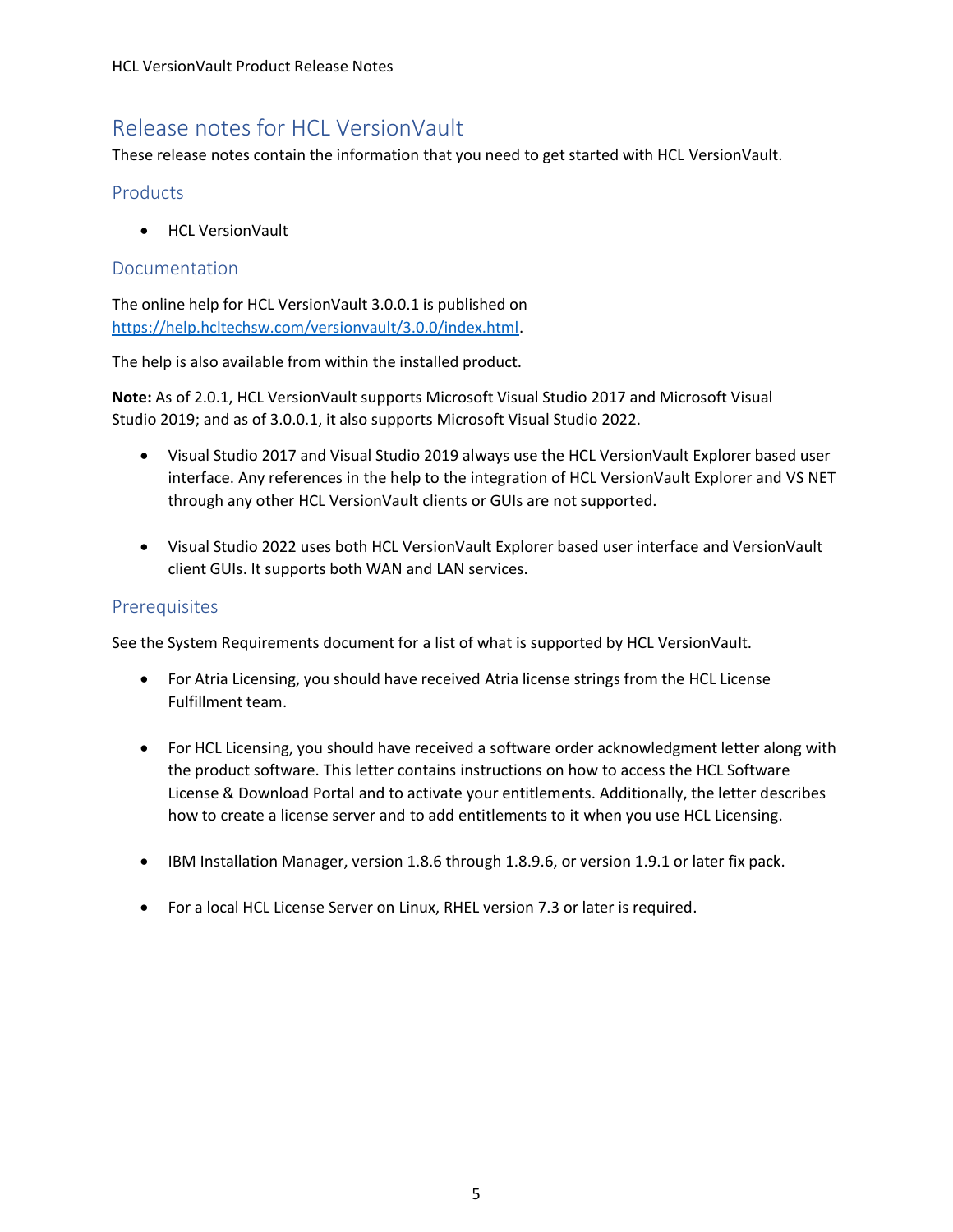• If you are migrating to HCL VersionVault from IBM Rational ClearCase, see the *HCL VersionVault Migration Guide*.

**Important:** If you are migrating to HCL VersionVault from IBM Rational ClearCase, see the migration guide provided with the download of the HCL VersionVault product before you try to install the product. You must uninstall the ClearCase products before installing VersionVault. The VersionVault and ClearCase products cannot be installed on the same system. Additionally, VersionVault WAN server cannot share a load balancer across brands.

• Java version 8. Ensure that the path to your java bin or jre bin directory (containing the Java executable and other Java tools) has been added to the PATH environment variable. For the HCL VersionVault installation, you must have a 64-bit Java Runtime Environment (JRE) compatible with Java 8 installed before you install VersionVault. During the installation of VersionVault, you must set the path to the java executable in your JRE installation if you plan to use any of the Java-based components for the product. See the list of Java-based components on the installation panel. VersionVault does not ship with its own JRE, but instead uses a JRE that is already installed on your system. If you do not have a JRE already, you can obtain one from Adoptium a[t https://adoptium.net.](https://adoptium.net/)

**Tip:** For the initial installation of a JRE, install it in a folder of your choice with a folder name that does not identify the version number for the Java. As an example, use a folder name like "jre" instead of "jre\_v8.0." Later, when you want to install a new updated Java (as an example, jre\_v8.5), install the updated Java into the same file system location as the initial Java. Then no reconfiguration of VersionVault will be needed because of a new JRE.

**Important:** For HCL VersionVault on Windows, you must unpack the JRE locally. Running the JRE from a network location is not supported. During the installation process for HCL VersionVault, you must enter the path to your JRE.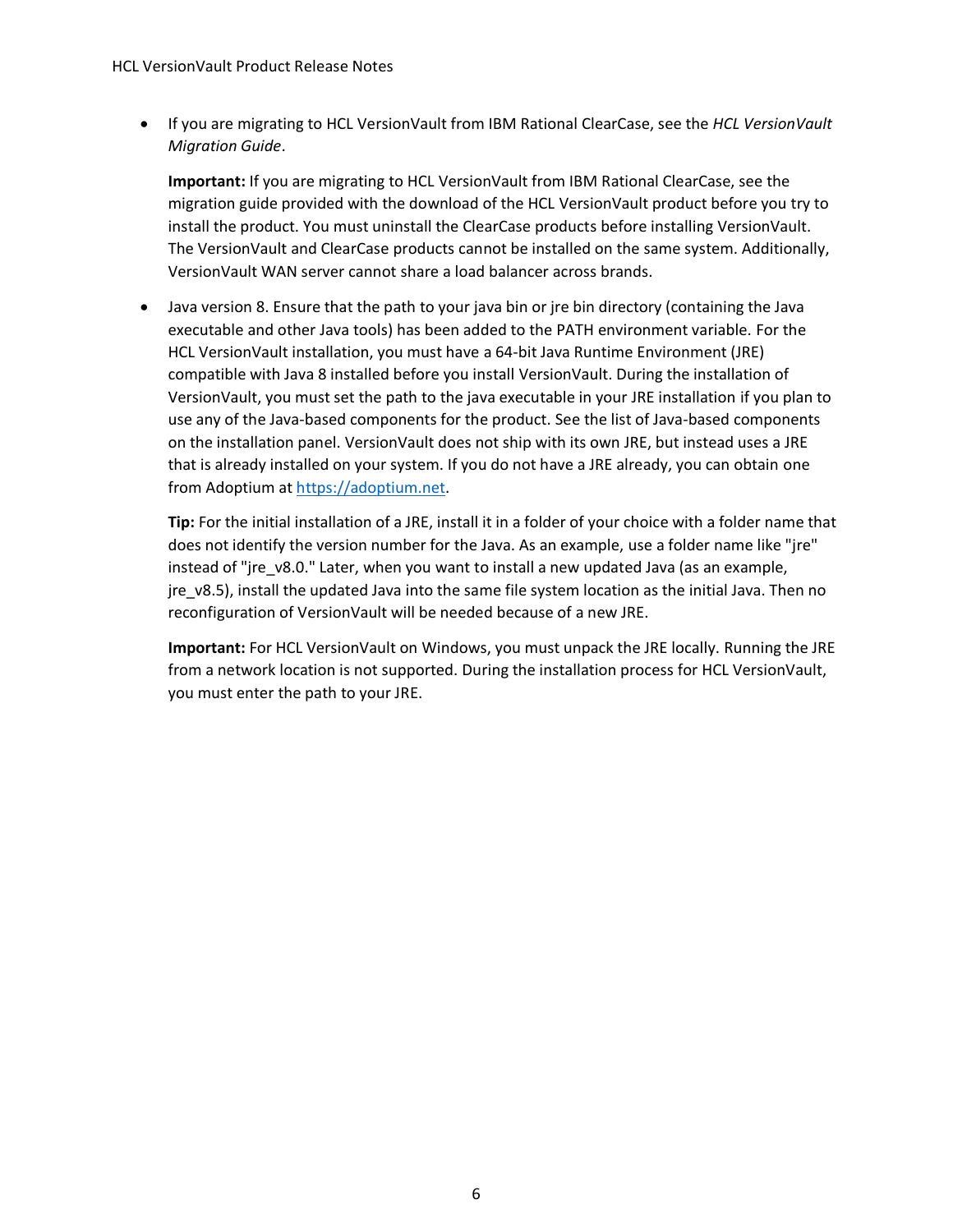# <span id="page-6-0"></span>Getting started

**Note:** All downloads are available from the [HCL Software License & Download Portal](https://hclsoftware.flexnetoperations.com/flexnet/operationsportal/logon.do) unless otherwise noted.

- 1. Download and review the System Requirements document.
- 2. Download IBM Installation Manager, version 1.9.1 or later fix pack, and the IBM Packaging Utility. IBM Installation Manager is required to install each HCL product. **Note:** You can continue to use a version of Installation Manager 1.8.6 through 1.8.9.6 if one is installed already.
- 3. Download your HCL product and extract the images on your computer. You must specify the location of each extracted product download to IBM Installation Manager.
- 4. If you plan to use a local license server for HCL Licensing, you need the following information: **Note:** If you plan to install an FNE local license server, see the instructions provided with that capability or contact HCL Software Customer Support for the latest instructions.
	- a. Ask your local license server administrator for the protocol (http or https), local server name, and port number for your license server. Compose the local license server URL from these values, such as: http://*localservername:portnumber*
	- b. If using https, and the server's certificate is signed by a private certificate authority (CA), get the certificate authority's root certificate in PEM (base-64) format.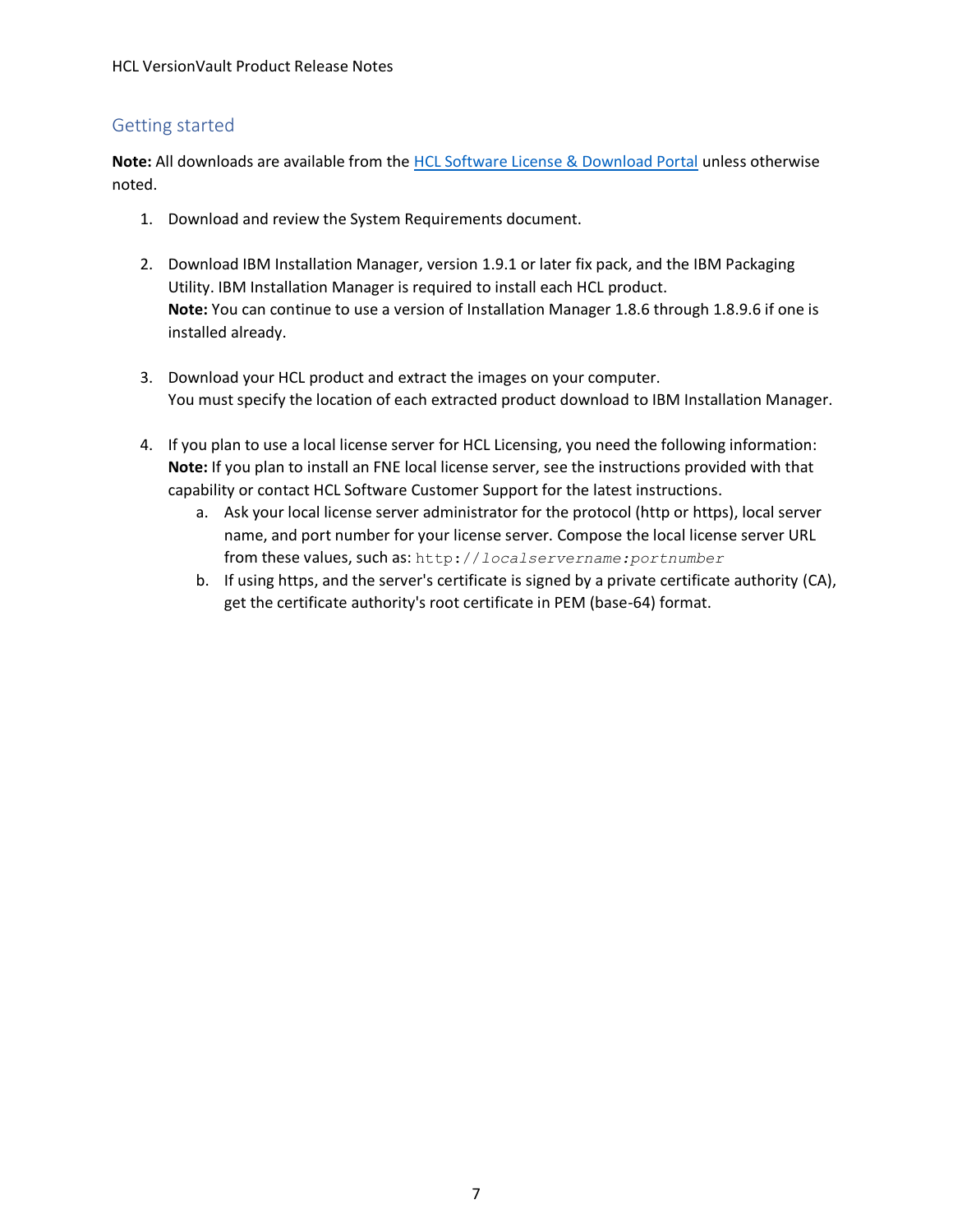- 5. Use IBM Installation Manager and the instructions in the help to install one or more HCL products. See the online help about using IBM Installation Manager to install the product.
	- a. For the Java Installation Directory panel of the installation process: Enter the path to the java executable that is installed on your system. For more information about the Java requirement for HCL VersionVault, se[e Prerequisites.](#page-4-3)
	- b. On the Common Configurations panel of the installation process, in the **HCL Licensing** section:

**Note:** For more detailed instructions, see [Configure HCL Licensing.](https://help.hcltechsw.com/versionvault/3.0.0/oxy_ex-1/com.ibm.rational.clearcase.cc_ms_install.doc/topics/c_config_hcl_lic.html)

- **Cloud**: This option is selected by default. If you plan to use a **cloud** license server, enter your license server URL in the **License Server URL** field, and your license server ID in the **License Server ID** field. See also the instructions that you received on the software order acknowledgment letter.
- **Local**: If you plan to use a **local** license server, select the **Local** option, and enter your local license server URL in the **License Server URL** field in the format: http://*localservername:portnumber* Also, see step 6.
- c. On the Common Configurations panel, for the **Atria Licensing for VersionVault** section, be aware that when Atria Licensing is enabled then HCL Licensing is disabled for HCL VersionVault. HCL VersionVault and HCL Compass can share the same HCL Licensing server, therefore you would still enter HCL Licensing information for your HCL Compass installation, if appropriate.

**Note:** For more detailed instructions, see [Configure Atria Licensing for VersionVault.](https://help.hcltechsw.com/versionvault/3.0.0/oxy_ex-1/com.ibm.rational.clearcase.cc_ms_install.doc/topics/c_config_atria_lic_hcl.html)

- On a **remote** host: Enter the name for the remote host in the **Enter remote host name (required)** text box.
- On my **local** host: Enter the license key for the local host in the **Enter license keys (required)** text box.
- d. For the Asynchronous License Acquisition component in the features list:
	- With asynchronous license acquisition, VersionVault does not wait for a response from the license server. When a response arrives, the result is processed by a background process. If the result is a failure, then the next license request from VersionVault displays an error message. Asynchronous licensing is faster for the end-user in the normal case where a license is available. For more information about this licensing method, see the online help.
	- With synchronous license acquisition, VersionVault waits for a response from the configured license server. Any license error messages (license expired, all licenses in use, or similar) displays directly to the user.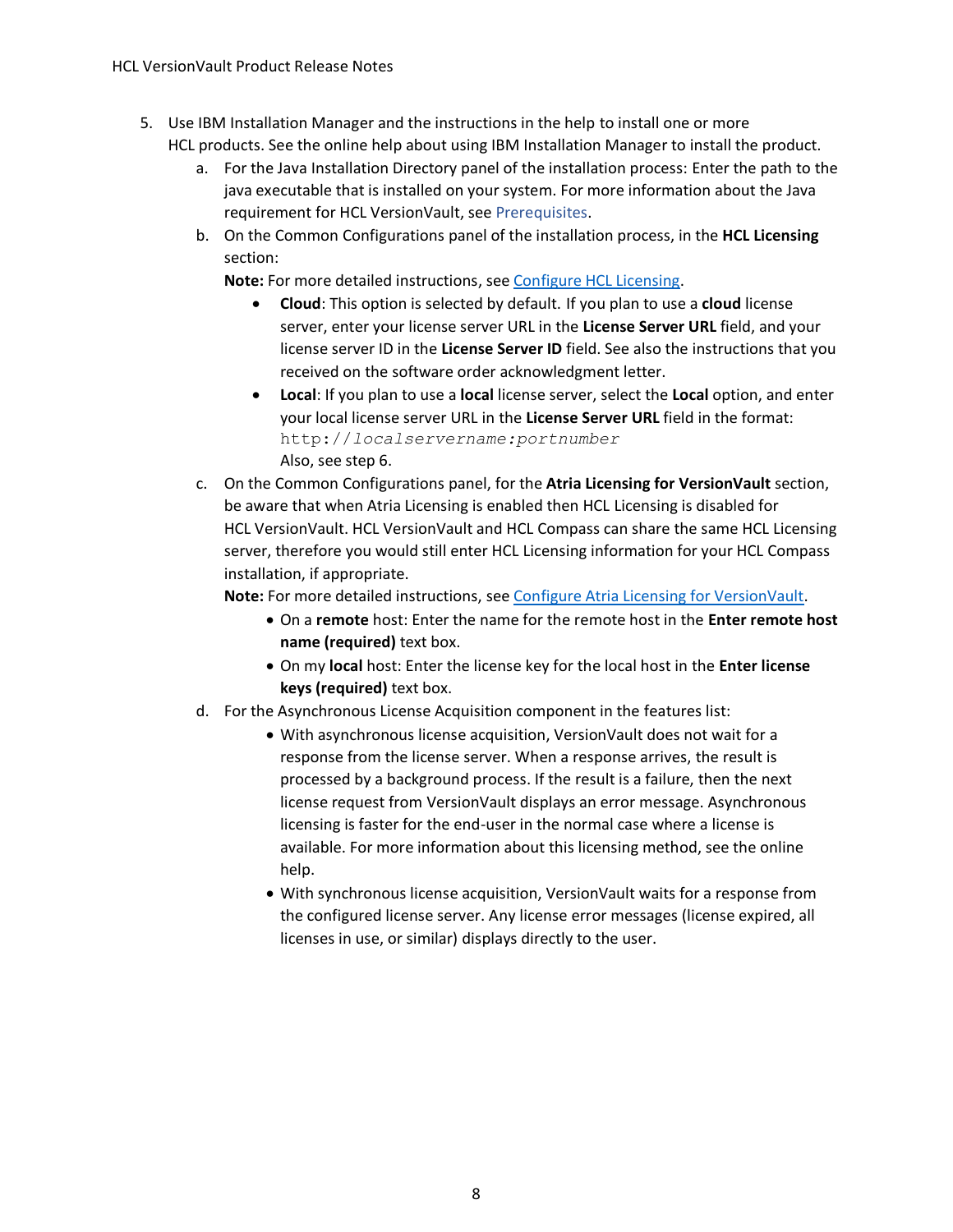- 6. Only when using a local license server for HCL Licensing and private CA: After installing HCL VersionVault, modify the license configuration if you use a CA root certificate for the license server:
	- a. Stop the VersionVault service:
		- On Linux: /opt/hcl/ccm/versionvault/etc/versionvault stop
		- On Windows: Windows Control Panel, select **VersionVault > Services Startup > Stop VersionVault**
	- b. Install the CA root certificate for the license server: Append the PEM-encoded CA root to:
		- On Linux: /var/adm/hcl/versionvault/config/cacert.pem.
		- On Windows: *vvault-home*\var\config\cacert.pem
	- c. Start the VersionVault service:
		- On Linux: /opt/hcl/ccm/versionvault/etc/versionvault start
		- On Windows: Windows Control Panel, select **VersionVault > Services Startup > Start VersionVault**

When you use VersionVault, it periodically connects to the HCL License Portal to check out or renew a license. If a license is not available, an error message is displayed. For additional information about HCL Licensing, see the licensing topics in the help.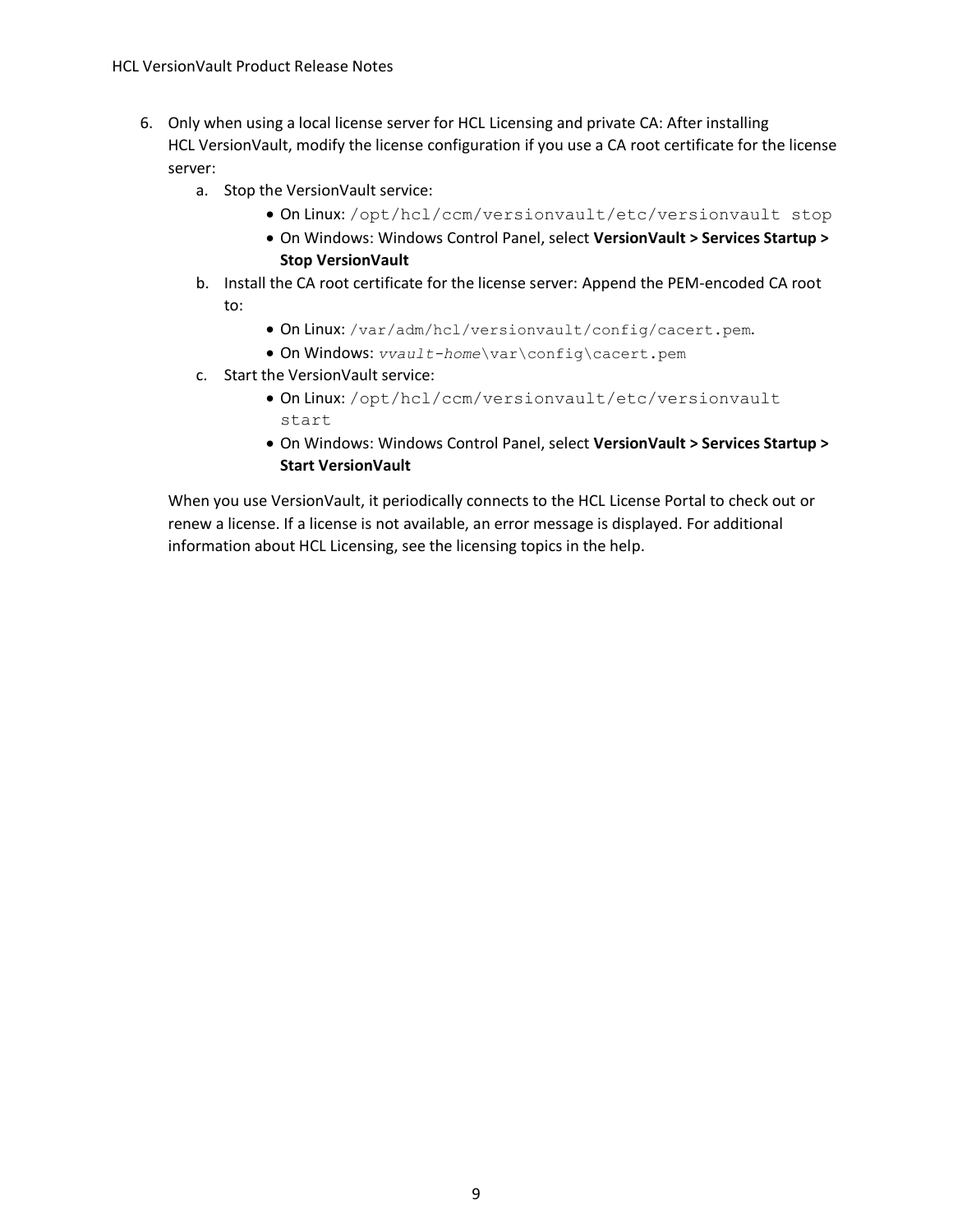# <span id="page-9-0"></span>About references

Note that technotes and other documents might mention file paths and environment variables that are not correct for HCL VersionVault. The following tables show equivalent file path names and environment variables for VersionVault.

| File path name                              | <b>HCL VersionVault equivalent</b>    |  |
|---------------------------------------------|---------------------------------------|--|
| C:\Program Files\IBM\RationalSDLC\ClearCase | C:\Program Files\HCL\CCM\VersionVault |  |
| C:\Program Files\IBM\IMShared               | C:\Program Files\HCL\IMShared, or     |  |
|                                             | C:\Program Files\IBM\IMShared         |  |
| /opt/IBM/RationalSDLC                       | /opt/hcl/ccm                          |  |
| /opt/IBM/IMShared                           | /opt/hcl/IMShared, or                 |  |
|                                             | /opt/ibm/IMShared                     |  |
| /opt/rational/clearcase                     | /opt/hcl/ccm/versionvault             |  |
| /var/adm/rational/clearcase                 | /var/adm/hcl/versionvault             |  |
| /var/adm/atria                              | /var/adm/hcl/versionvault             |  |

The following table shows equivalent file path names for HCL VersionVault.

**Note:** For the path to IMShared, whether it is to "HCL" or "IBM" depends on if you have ever used IBM Installation Manager before you install VersionVault. If you are using Installation Manager for the first time when you install VersionVault, then the path is to "HCL." If you have used Installation Manager before, then the path is to "IBM."

The following table shows equivalent environment variables for HCL VersionVault.

| <b>Environment variable</b> | <b>HCL VersionVault equivalent</b> |
|-----------------------------|------------------------------------|
| ATRIAHOME                   | CLEARCASEHOME                      |
| ATRIA FORCE GUI             | <b>CCASE FORCE GUI</b>             |

**Note:** While ATRIAHOME and CLEARCASEHOME both work for IBM releases, only CLEARCASEHOME works for HCL releases. Similarly, ATRIA\_FORCE\_GUI and CCASE\_FORCE\_GUI both work for IBM releases, but only CCASE\_FORCE\_GUI works for HCL releases. Therefore, customers should change to use CLEARCASEHOME and CCASE\_FORCE\_GUI while still running IBM releases, before migrating to HCL releases.

Since VersionVault only uses CLEARCASEHOME and CCASE\_FORCE\_GUI, you need to update your scripts before you install VersionVault.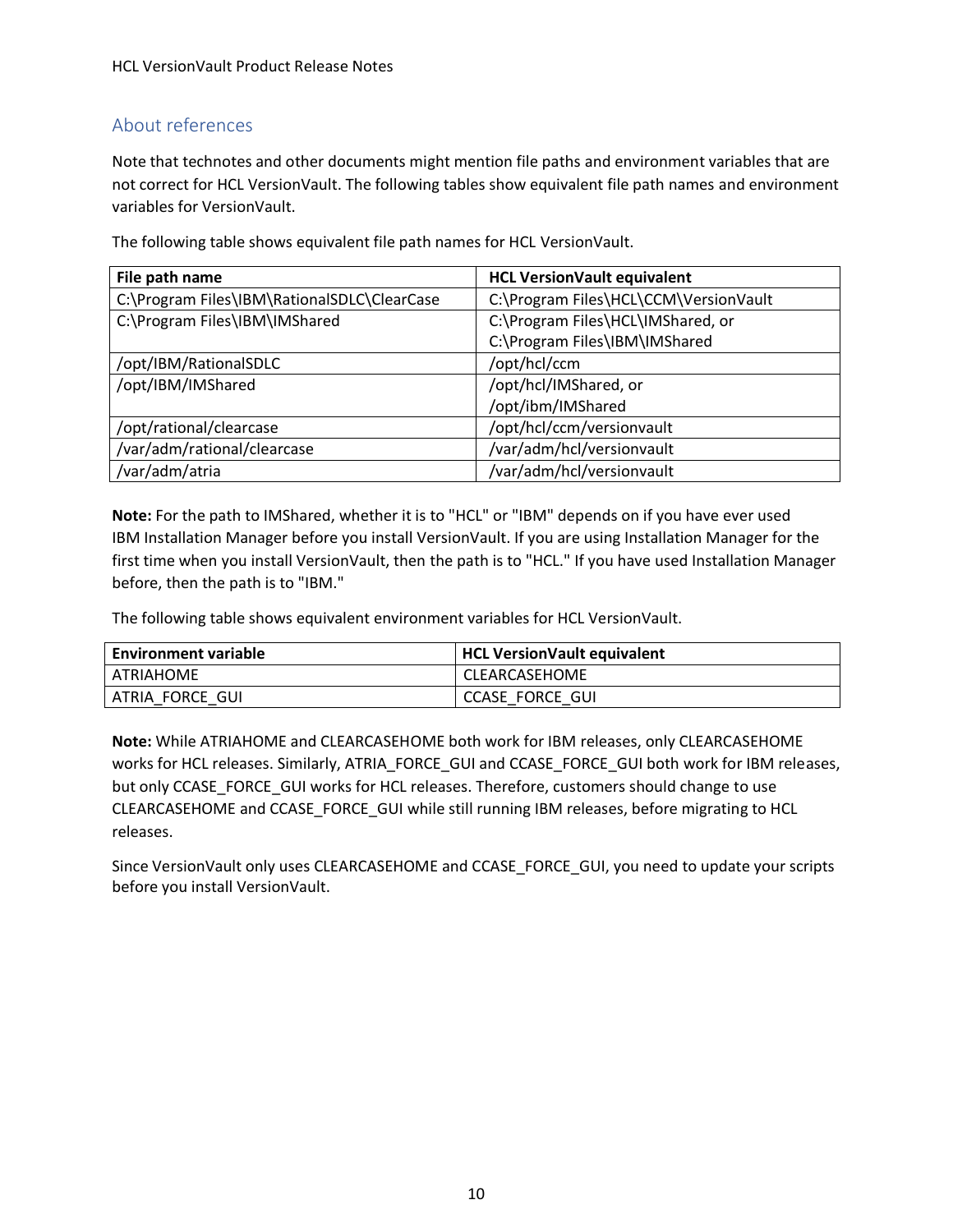## <span id="page-10-0"></span>Known problems

The following known problems exist in this release:

- Currently, after you have implemented the HCL VersionVault Microsoft Visual Studio 2019 integration, when you try to create a new Visual Studio 2019 project from its UI, it might fail. To work around this problem, integrate with Visual Studio 2022 instead.
- The forwarding of requests by IBM HTTP Server (IHS) to the HCL Compass web server stops working after the installation of the HCL VersionVault WAN servers on the same system. For more information, see article [KB0097199.](https://support.hcltechsw.com/csm?id=kb_article&sysparm_article=KB0097199)
- With User Account Control (UAC) enabled on a Microsoft Windows 10 or Windows Server 2016 machine and later, changes performed on the HCL VersionVault Control Panel are not reflected on the host. For more information and possible workarounds, see technote [536805.](https://www.ibm.com/support/pages/node/536805)
- When you uninstall the VersionVault Remote Client Standalone offering, it leaves behind *install\_dir*/ccm/VersionVault/RemoteClient/configuration/config.ini on Linux/Solaris and *install\_dir*\HCL\CCM\VersionVault\RemoteClient\configuration\config.ini on Windows. To avoid a problem with the next installation of the offering, delete the applicable ccm or CCM directory.

#### <span id="page-10-1"></span>Integration notes

The following problems that were encountered in the integration of previous versions of HCL VersionVault and HCL Compass are now resolved when you update to HCL Compass 2.1.*x* as the problems were fixed there.

- Earlier, when you installed HCL VersionVault and HCL Compass 2.0.x on the same Linux system, the permissions inside the HCL VersionVault /var/adm/hcl/versionvault directory were corrupted. For more information, see article [KB0097467.](https://support.hcltechsw.com/csm?id=kb_article&sysparm_article=KB0097467)
- Earlier, the uninstallation of HCL Compass 2.0.x incorrectly removed the HCL VersionVault /var/adm/hcl/versionvault directory on UNIX. For more information, see article [KB0097468.](https://support.hcltechsw.com/csm?id=kb_article&sysparm_article=KB0097468)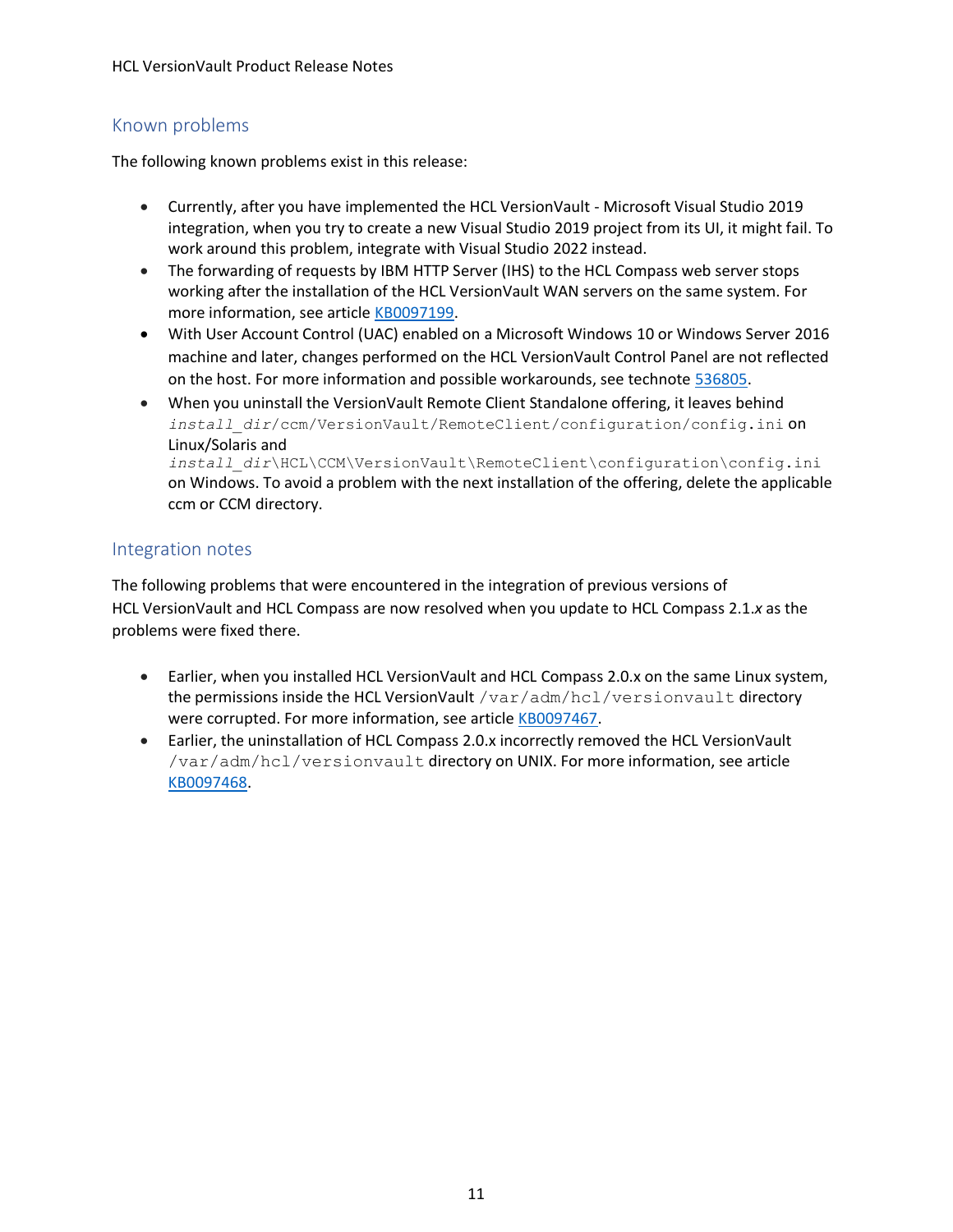## <span id="page-11-0"></span>What's new

The following items are what's new for HCL VersionVault 3.0.0.1:

#### **Installation**

During the installation of VersionVault 3.0.0.1 on UNIX/Linux, the *versionvault-home*dir/etc/abe\_starter utility is made a symbolic link to ssh instead of rsh. The abe\_starter link is referenced as the default method for a **clearmake** process to start an audited build executor (abe) on a remote UNIX/Linux machine. Remote **abe** executions are only used when there is a -J value specified with **clearmake** and a build host file or list is also specified with the list of remote build servers.

#### **Microsoft Visual Studio 2022**

Support for Microsoft Visual Studio 2022 is now available in VersionVault 3.0.0.1. Microsoft Visual Studio 2022 uses both HCL VersionVault Explorer based user interface and VersionVault client GUIs. It supports both WAN and LAN services.

#### **Red Hat Enterprise Linux 8.6**

HCL VersionVault 3.0.0.1 now supports Red Hat Enterprise Linux 8.6 x86\_64.

#### **Report Builder and Report Viewer**

The Report Builder and Report Viewer applications are enabled in VersionVault to generate and view a report.

#### **AWS Government Cloud (GovCloud)**

AWS Government Cloud (GovCloud) support is added to our current AWS support for secure cloud solutions. For more information, see the updated "HCL VersionVault in AWS" white paper.

#### **Eclipse 4.22**

HCL VersionVault Explorer now supports Eclipse 4.22.